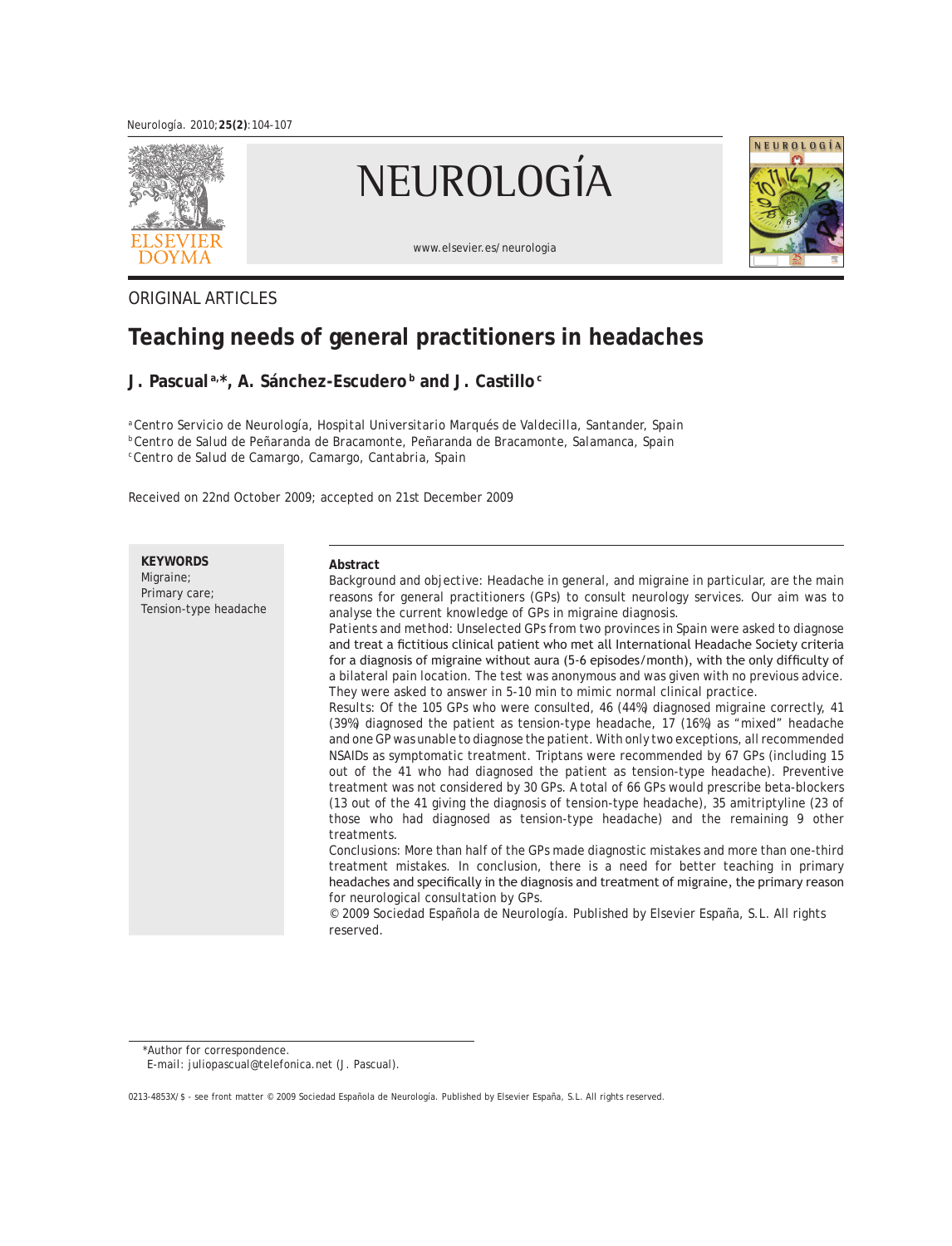| <b>PALABRAS CLAVE</b><br>Cefalea de tensión; | Necesidades de formación del médico de atención primaria en cefaleas                                                                                                                                                                                                                                                                                                                                                                                                                                                                                                                                                                                                                                                                                                                                                                                                                                                                                                                                                                                                                                                                                                                                                                                                                                                                                                                                                                                                                                                                                                                                                                                                                                                                                                                                                                                                                                                                                                                                                                                                                                                                                           |
|----------------------------------------------|----------------------------------------------------------------------------------------------------------------------------------------------------------------------------------------------------------------------------------------------------------------------------------------------------------------------------------------------------------------------------------------------------------------------------------------------------------------------------------------------------------------------------------------------------------------------------------------------------------------------------------------------------------------------------------------------------------------------------------------------------------------------------------------------------------------------------------------------------------------------------------------------------------------------------------------------------------------------------------------------------------------------------------------------------------------------------------------------------------------------------------------------------------------------------------------------------------------------------------------------------------------------------------------------------------------------------------------------------------------------------------------------------------------------------------------------------------------------------------------------------------------------------------------------------------------------------------------------------------------------------------------------------------------------------------------------------------------------------------------------------------------------------------------------------------------------------------------------------------------------------------------------------------------------------------------------------------------------------------------------------------------------------------------------------------------------------------------------------------------------------------------------------------------|
| Migraña;<br>Atención primaria                | Resumen<br>Fundamento y objetivo: La cefalea en general, y particularmente la migraña, es el prin-<br>cipal motivo por el que el médico de atención primaria (MAP) deriva a consultas especia-<br>lizadas de neurología. Nuestro objetivo fue analizar la formación práctica real del MAP<br>en el diagnóstico de la migraña.<br>Pacientes y método: Se solicitó a MAP no seleccionados de Cantabria y Salamanca que<br>diagnosticaran y trataran un caso clínico que cumplía todos los criterios de la Internatio-<br>nal Headache Society para el diagnóstico de migraña sin aura (5-6 episodios/mes), con la<br>única dificultad de que el dolor tenía una localización bilateral. La encuesta era anónima<br>y fue entregada sin aviso previo. Se les pidió que contestaran en 5-10 min como máximo,<br>de cara a remedar las condiciones reales de práctica clínica diaria.<br>Resultados: De los 105 MAP consultados, 46 (44%) diagnosticaron migraña correctamente,<br>41 (39%) diagnosticaron el supuesto clínico como cefalea tensional, 17 (16%) como cefa-<br>lea "mixta" y uno fue incapaz de emitir un diagnóstico. Con dos excepciones, todos re-<br>comendaron antiinflamatorios no esteroideos como tratamiento sintomático. Los tripta-<br>nes fueron recomendados por 67 MAP (entre ellos, 15 de los 41 que habían diagnosticado<br>a la paciente de cefalea tensional). En cuanto al tratamiento preventivo, 30 MAP no lo<br>contemplaron. Un total de 66 MAP eligieron bloqueadores beta (entre ellos, 13 de los 41<br>que habían sostenido el diagnóstico de cefalea tensional); 35, amitriptilina (23 de los que<br>diagnosticaron cefalea tensional), y los 9 restantes, otros tratamientos.<br>Conclusiones: Más de la mitad de los MAP cometieron errores de diagnóstico y más de un<br>tercio, de tratamiento. En síntesis, es necesaria una mayor formación en cefaleas prima-<br>rias y, en concreto, en el diagnóstico y el tratamiento de la migraña, la primera causa de<br>consulta neurológica para los MAP.<br>© 2009 Sociedad Española de Neurología. Publicado por Elsevier España, S.L. Todos los<br>derechos reservados. |

#### **Introduction**

Headache is the most frequent reason for neurological consultation with the general practitioner (GP). Among patients complaining of headache to a GP, more than 90% did so for one of the primary headaches. Although the prevalence of tension-type headache is greater than that of migraine, in terms of frequency of consultation with the GP, that of migraine is significantly higher than that of tensiontype headache<sup>1</sup>.

With respect to neurology specialist consultations, various studies in our environment confirm that headache is the main reason for referral from primary healthcare $2,3$ . Up to 25% of new consultations in neurology outpatient services are due to headaches. Once again, migraine is the most frequent diagnosis in these patients. Although there are no regulated studies in this regard, many of these patients are still referred due to or with diagnostic doubts. Furthermore, treatment for migraine in primary care is clearly inadequate. To give only two examples, less than 10% of patients with migraine receive triptans in our country and less than 5% of patients referred from primary healthcare with a migraine crisis receive preventive treatment, although it is known that at least a fourth (ideally half) should have received preventive medication<sup>4</sup>.

To assess the practical diagnostic and therapeutic situation of primary headaches and, specifically, of migraine in our country, we conducted this study on the approaches taken by group of GPs towards a clinical case under conditions that mimicked those of everyday clinical practice.

#### **Patients and method**

Various GPs were asked to diagnose and propose a complete treatment for the clinical case (table 1) of a patient with headache who fully met the standard criteria of the International Headache Society (IHS) for migraine without aura5 . The only diagnostic difficulty was pain with a bilateral location, which is a non-exclusive criterion for the diagnosis of migraine; in fact, it is the least sensitive criterion for this diagnosis, since the typical hemicranial location only appears in half of cases. The patient had an average frequency of episodes (5-6/month) well above that recommended for the start of preventive treatment (from 3 episodes per month). The GPs who took part in the survey worked in health centres in cantabria and Salamanca (divided at 50%). At each of the centres, 3-5 GPs who were not selected (they had no specific dedication to headache) and who had no preparation or warning were asked to give a reply to the clinical case. In order to mimic the conditions of daily clinical practice, they were given a maximum time of 10 min to answer the questions about the clinical case.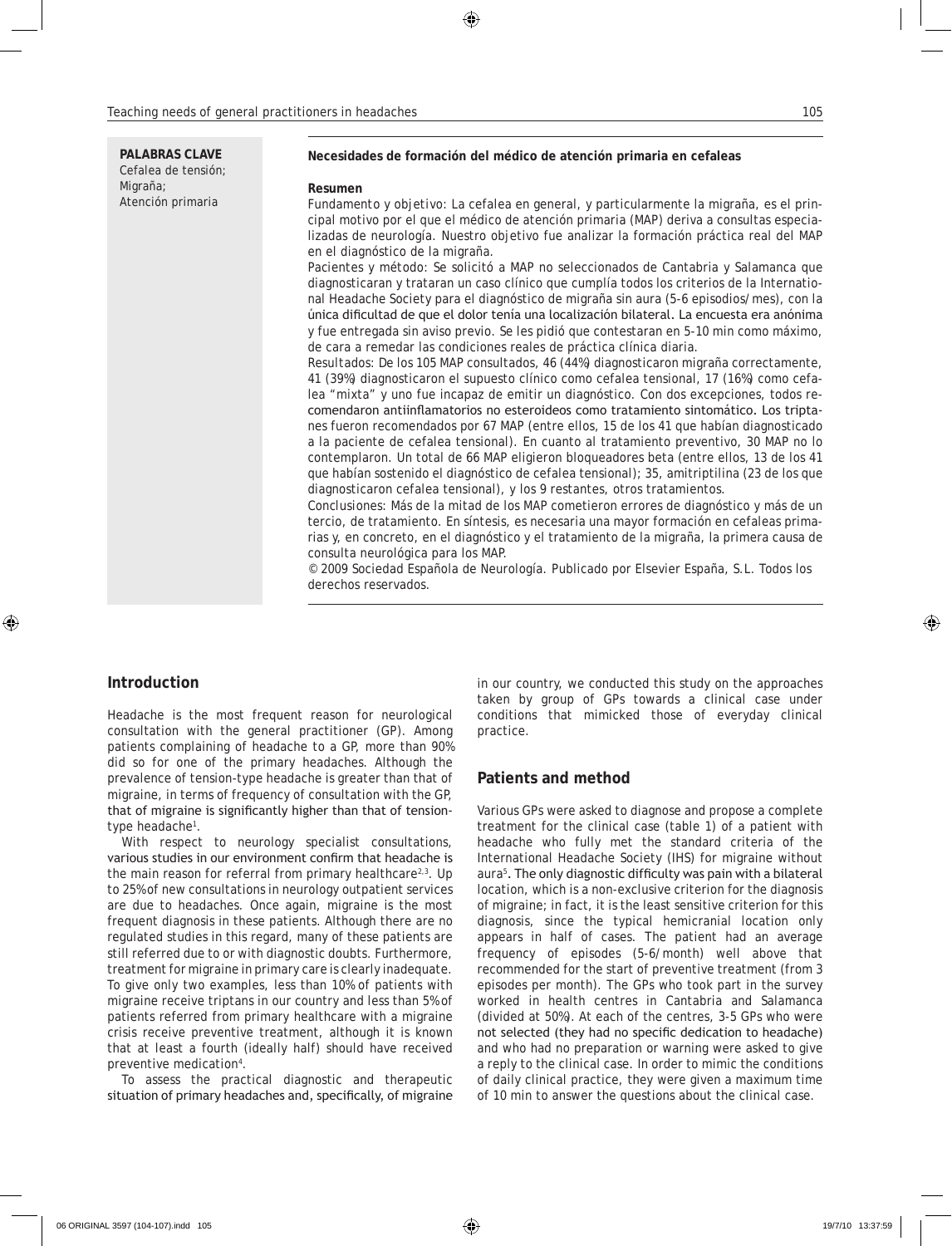#### **Table 1** Practical scenario

Woman, 34 years old, with a history of 15 years of evolution of headaches with a frequency of approximately 5-6 episodes per month that last from 1 to 4 days, generally with bilateral location (in both temples). The headaches are sometimes oppressive, sometimes throbbing, with moderate photophobia and dubious phonophobia, which occasionally forces her to lie down for a while. The headaches are not accompanied by vomiting — only occasionally by nausea — or visual symptoms

Your diagnosis would be: State the (complete) drug treatment that you would establish for this patient

#### **Results**

A total of 105 GPs agreed to answer the clinical case. Of these, 46 (44%) correctly diagnosed the patient with migraine; 41 (39%) diagnosed the clinical case as tensiontype headache; 17 (16%), as a "mixed" headache; and one was unable to offer a diagnosis. We found no differences in results by province or GP experience.

With two exceptions, all recommended non-steroidal anti-inflammatory drugs (NSAIDs) as symptomatic treatment and 67 GPs recommended triptans, always as an option in conjunction with NSAIDs. Interestingly, 15 of the 41 GPs who had diagnosed the patient with pure tension-type headache recommended triptans; 11 GPs also recommended painkillers, such as paracetamol or metamizole; 2, ergotic drugs, and 2, opiates, as symptomatic treatment.

With regard to preventive treatment, 30 GPs did not contemplate it. Of the 75 GPs who indicated preventive treatment, 66 selected beta blockers (including 13 of the 41 who had supported the diagnosis of tension-type headache); 35, amitriptyline (23 of those who diagnosed tension-type headache), and the rest, other treatments: 14, flunarizine; 7, muscle relaxants, and 1, valproic acid.

#### **Discussion**

As for the diagnostic approach, just over half (56%) of the GPs surveyed made some mistake. While in 16% the diagnosis of mixed headache (migraine + tension-type headache) could be considered as not mistaken, almost 4 in 10 GPs issued a misdiagnosis, given that they considered only the possibility that the alleged patient suffered a tension-type headache. These results are not at all surprising, considering that when patients diagnosed with tension-type headache by a GP are reviewed by a neurologist, the diagnosis is reclassified as migraine in a high percentage of cases<sup>6</sup>. There could be several potential causes for such migraine underdiagnosis by our GPs. First, the epidemiological data that the prevalence in the population of tension-type headache is clearly higher than that of migraine certainly

predisposes the GP to consider the diagnosis of the theoretically more frequent entity in the first place, even though in terms of consultation the frequency of migraine is well above that of tension-type headache, since migraine generates a much higher degree of disability in daily life activities. Second, we believe that the underdiagnosis of migraine may be an indirect consequence of the appearance of the IHS criteria. These criteria are extremely useful in clinical trials. However, they are likely to be complex for the GPs, who tend to think that patients with migraines have to meet all the diagnostic items and are not aware, for example, of the diagnostic possibility of probable migraine. In this sense, much of the blame probably lies not only with the GP, but with the neurology specialist who has been unable to convey this diagnostic flexibility to the GP in their educational encounters. At any rate, these results clearly show that GPs have to be more involved in obtaining better knowledge of the diagnosis of primary headaches and, more

With regard to treatment, there are some very illustrative aspects worthy of comment. In the field of symptomatic treatment, all GPs recommended NSAIDs, which is in accordance with the current recommendations<sup>7-9</sup>. Twothirds recommended triptans, which is also correct, since these drugs are considered the treatment of choice for patients (such as the present one) with moderate-severe migraine crises. It is striking, however, that more than onethird of the GPs surveyed who diagnosed the patient with tension-type headache prescribed triptans, when it is known that these drugs are not useful in this indication. This probably reflects their diagnostic doubts and personal clinical experience; they had probably seen patients similar to the one in the survey in their daily practice, and would have diagnosed them with tension-type headache that responded to triptans. Only 15 GPs recommended simple or compound (ergot or opioids) analgesics as symptomatic treatment; this confirms that the message that these drugs should be avoided, as potentially headache-inducing and possibly causing chronic migraine, has reached most primary healthcare professionals.

specifically, of migraine.

With regard to preventive treatment, the most striking fact is that almost one-third of GPs surveyed did not consider it. Preventive migraine treatment remains one of the outstanding subjects in our environment, not only for the generalist, but also for the neurology specialist. Most of the GPs surveyed chose beta blockers that, according to current recommendations, would be the choice for this patient, or amitriptyline. contrary to what might be thought, one-third of the GPs surveyed who diagnosed the patient with tensiontype headache would have prescribed beta-blockers, while a third of those who emitted a diagnosis of migraine would have chosen amitriptyline. Therefore, joining those who would not have prescribed preventive treatment for the patient and those who made erroneous indications, about half of the GPs surveyed incurred in errors with regard to preventive treatment<sup>7,8</sup>. Another striking fact is the limited recommendation of flunarizine, which confirms that this is a drug whose popularity is in sharp decline.

In a study carried out among GPs in our country on various aspects related to headaches, mainly training needs in diagnosis and treatment, it was determined that both